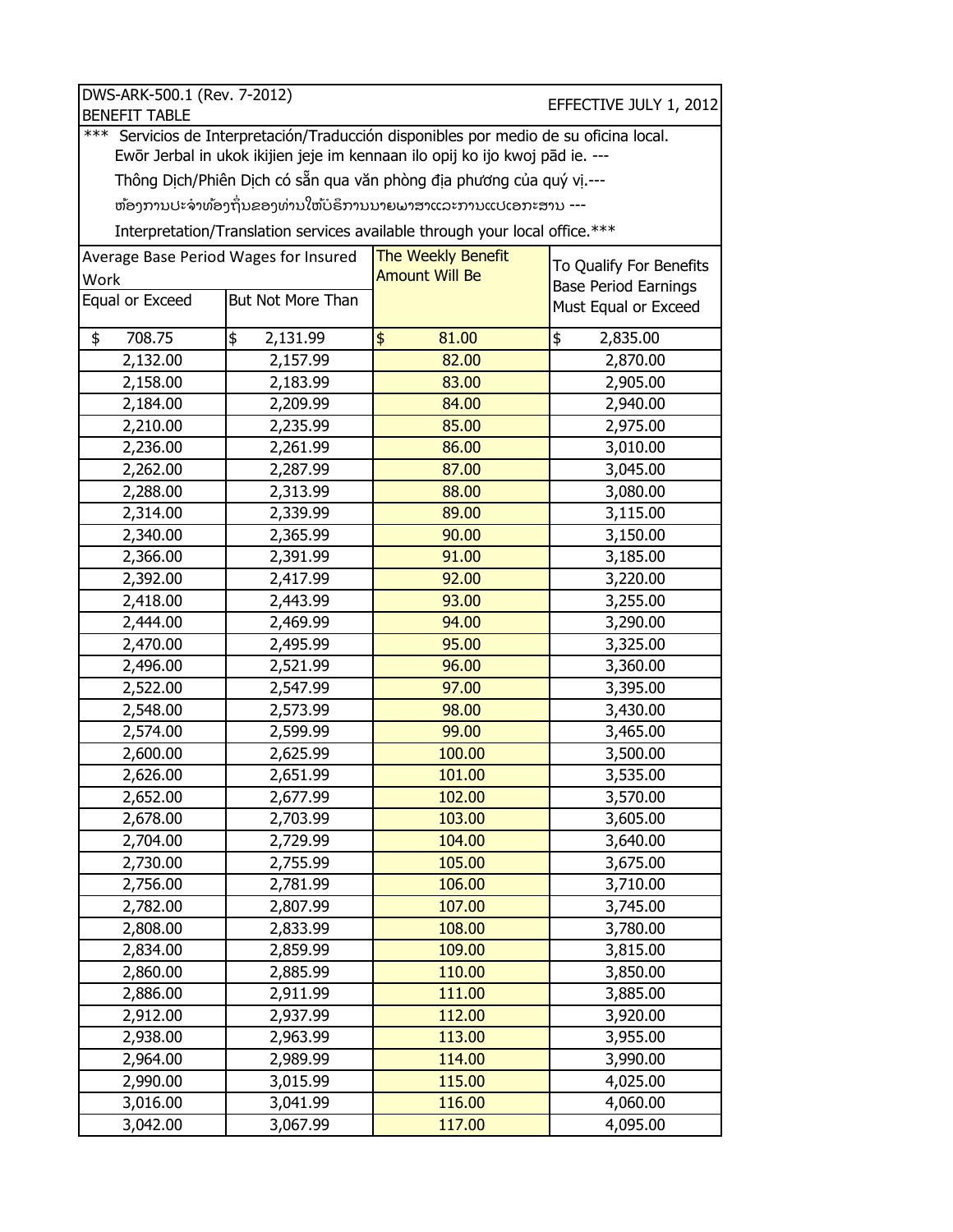| <b>BENEFIT TABLE</b>                  | DWS-ARK-500.1 (Rev. 7-2012)<br>EFFECTIVE JULY 1, 2012 |                       |                                                        |  |  |  |  |
|---------------------------------------|-------------------------------------------------------|-----------------------|--------------------------------------------------------|--|--|--|--|
| Average Base Period Wages for Insured |                                                       | The Weekly Benefit    |                                                        |  |  |  |  |
| Work                                  |                                                       | <b>Amount Will Be</b> | To Qualify For Benefits<br><b>Base Period Earnings</b> |  |  |  |  |
| Equal or Exceed                       | But Not More Than                                     |                       | Must Equal or Exceed                                   |  |  |  |  |
| 3,068.00                              | 3,093.99                                              | 118.00                | 4,130.00                                               |  |  |  |  |
| 3,094.00                              | 3,119.99                                              | 119.00                | 4,165.00                                               |  |  |  |  |
| 3,120.00                              | 3,145.99                                              | 120.00                | 4,200.00                                               |  |  |  |  |
| 3,146.00                              | 3,171.99                                              | 121.00                | 4,235.00                                               |  |  |  |  |
| 3,172.00                              | 3,197.99                                              | 122.00                | 4,270.00                                               |  |  |  |  |
| 3,198.00                              | 3,223.99                                              | 123.00                | 4,305.00                                               |  |  |  |  |
| 3,224.00                              | 3,249.99                                              | 124.00                | 4,340.00                                               |  |  |  |  |
| 3,250.00                              | 3,275.99                                              | 125.00                | 4,375.00                                               |  |  |  |  |
| 3,276.00                              | 3,301.99                                              | 126.00                | 4,410.00                                               |  |  |  |  |
| 3,302.00                              | 3,327.99                                              | 127.00                | 4,445.00                                               |  |  |  |  |
| 3,328.00                              | 3,353.99                                              | 128.00                | 4,480.00                                               |  |  |  |  |
| 3,354.00                              | 3,379.99                                              | 129.00                | 4,515.00                                               |  |  |  |  |
| 3,380.00                              | 3,405.99                                              | 130.00                | 4,550.00                                               |  |  |  |  |
| 3,406.00                              | 3,431.99                                              | 131.00                | 4,585.00                                               |  |  |  |  |
| 3,432.00                              | 3,457.99                                              | 132.00                | 4,620.00                                               |  |  |  |  |
| 3,458.00                              | 3,483.99                                              | 133.00                | 4,655.00                                               |  |  |  |  |
| 3,484.00                              | 3,509.99                                              | 134.00                | 4,690.00                                               |  |  |  |  |
| 3,510.00                              | 3,535.99                                              | 135.00                | 4,725.00                                               |  |  |  |  |
| 3,536.00                              | 3,561.99                                              | 136.00                | 4,760.00                                               |  |  |  |  |
| 3,562.00                              | 3,587.99                                              | 137.00                | 4,795.00                                               |  |  |  |  |
| 3,588.00                              | 3,613.99                                              | 138.00                | 4,830.00                                               |  |  |  |  |
| 3,614.00                              | 3,639.99                                              | 139.00                | 4,865.00                                               |  |  |  |  |
| 3,640.00                              | 3,665.99                                              | 140.00                | 4,900.00                                               |  |  |  |  |
| 3,666.00                              | 3,691.99                                              | 141.00                | 4,935.00                                               |  |  |  |  |
| 3,692.00                              | 3,717.99                                              | 142.00                | 4,970.00                                               |  |  |  |  |
| 3,718.00                              | 3,743.99                                              | 143.00                | 5,005.00                                               |  |  |  |  |
| 3,744.00                              | 3,769.99                                              | 144.00                | 5,040.00                                               |  |  |  |  |
| 3,770.00                              | 3,795.99                                              | 145.00                | 5,075.00                                               |  |  |  |  |
| 3,796.00                              | 3,821.99                                              | 146.00                | 5,110.00                                               |  |  |  |  |
| 3,822.00                              | 3,847.99                                              | 147.00                | 5,145.00                                               |  |  |  |  |
| 3,848.00                              | 3,873.99                                              | 148.00                | 5,180.00                                               |  |  |  |  |
| 3,874.00                              | 3,899.99                                              | 149.00                | 5,215.00                                               |  |  |  |  |
| 3,900.00                              | 3,925.99                                              | 150.00                | 5,250.00                                               |  |  |  |  |
| 3,926.00                              | 3,951.99                                              | 151.00                | 5,285.00                                               |  |  |  |  |
| 3,952.00                              | 3,977.99                                              | 152.00                | 5,320.00                                               |  |  |  |  |
| 3,978.00                              | 4,003.99                                              | 153.00                | 5,355.00                                               |  |  |  |  |
| 4,004.00                              | 4,029.99                                              | 154.00                | 5,390.00                                               |  |  |  |  |
| 4,030.00                              | 4,055.99                                              | 155.00                | 5,425.00                                               |  |  |  |  |
| 4,056.00                              | 4,081.99                                              | 156.00                | 5,460.00                                               |  |  |  |  |
| 4,082.00                              | 4,107.99                                              | 157.00                | 5,495.00                                               |  |  |  |  |
| 4,108.00                              | 4,133.99                                              | 158.00                | 5,530.00                                               |  |  |  |  |
| 4,134.00                              | 4,159.99                                              | 159.00                | 5,565.00                                               |  |  |  |  |
| 4,160.00                              | 4,185.99                                              | 160.00                | 5,600.00                                               |  |  |  |  |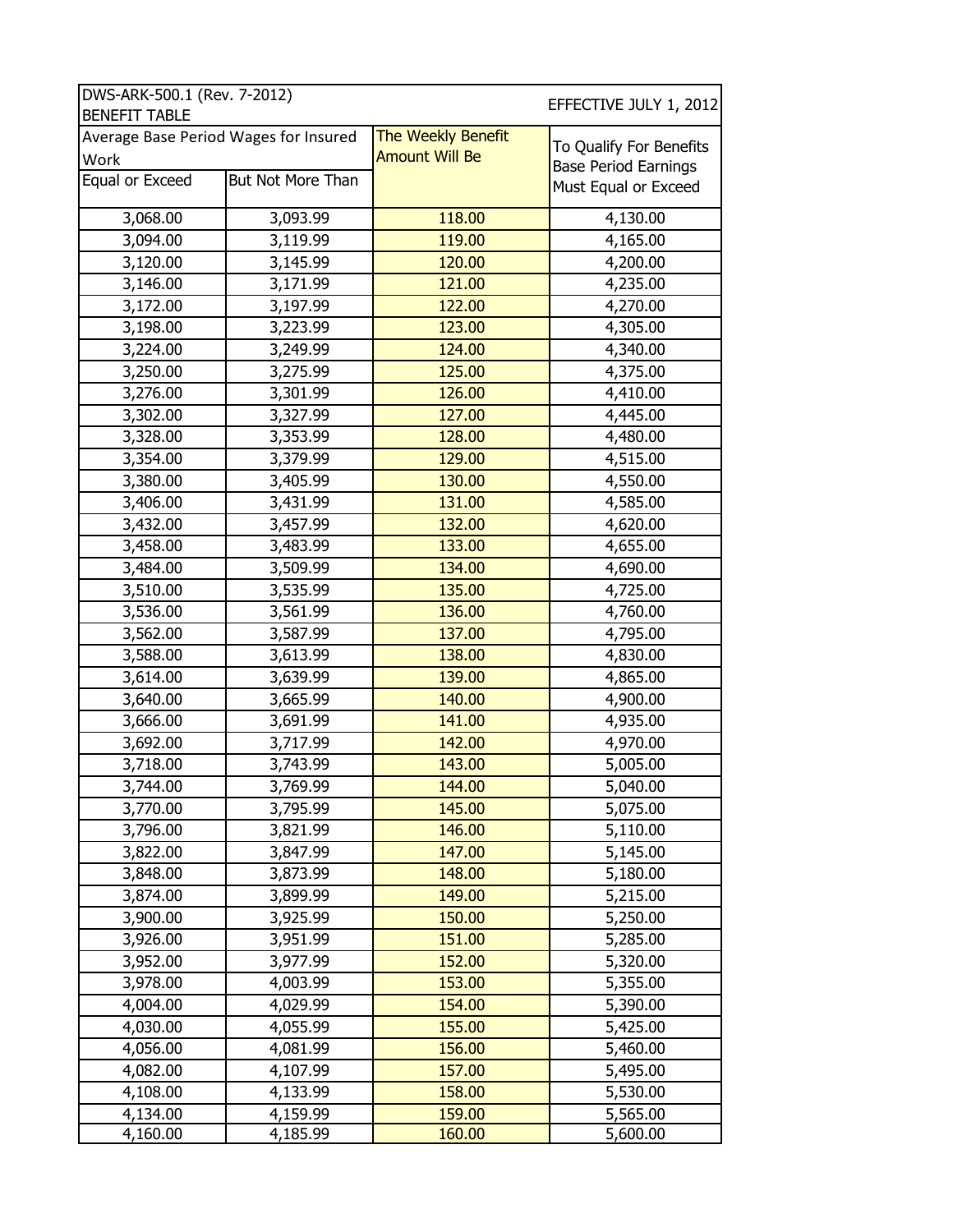| DWS-ARK-500.1 (Rev. 7-2012)<br><b>BENEFIT TABLE</b> |                                        |                       | EFFECTIVE JULY 1, 2012      |  |
|-----------------------------------------------------|----------------------------------------|-----------------------|-----------------------------|--|
|                                                     | Average Based Period Wages for Insured | The Weekly Benefit    | To Qualify For Benefits     |  |
| Equal or Exceed                                     | <b>But Not More Than</b>               | <b>Amount Will Be</b> | <b>Base Period Earnings</b> |  |
|                                                     |                                        |                       | Must Equal or Exceed        |  |
| 4,186.00                                            | 4,211.99                               | 161.00                | 5,635.00                    |  |
|                                                     |                                        | 162.00                |                             |  |
| 4,212.00<br>4,238.00                                | 4,237.99                               | 163.00                | 5,670.00                    |  |
|                                                     | 4,263.99                               |                       | 5,705.00                    |  |
| 4,264.00                                            | 4,289.99                               | 164.00                | 5,740.00                    |  |
| 4,290.00                                            | 4,315.99                               | 165.00                | 5,775.00                    |  |
| 4,316.00                                            | 4,341.99                               | 166.00                | 5,810.00                    |  |
| 4,342.00                                            | 4,367.99                               | 167.00                | 5,845.00                    |  |
| 4,368.00                                            | 4,393.99                               | 168.00                | 5,880.00                    |  |
| 4,394.00                                            | 4,419.99                               | 169.00                | 5,915.00                    |  |
| 4,420.00                                            | 4,445.99                               | 170.00                | 5,950.00                    |  |
| 4,446.00                                            | 4,471.99                               | 171.00                | 5,985.00                    |  |
| 4,472.00                                            | 4,497.99                               | 172.00                | 6,020.00                    |  |
| 4,498.00                                            | 4,523.99                               | 173.00                | 6,055.00                    |  |
| 4,524.00                                            | 4,549.99                               | 174.00                | 6,090.00                    |  |
| 4,550.00                                            | 4,575.99                               | 175.00                | 6,125.00                    |  |
| 4,576.00                                            | 4,601.99                               | 176.00                | 6,160.00                    |  |
| 4,602.00                                            | 4,627.99                               | 177.00                | 6,195.00                    |  |
| 4,628.00                                            | 4,653.99                               | 178.00                | 6,230.00                    |  |
| 4,654.00                                            | 4,679.99                               | 179.00                | 6,265.00                    |  |
| 4,680.00                                            | 4,705.99                               | 180.00                | 6,300.00                    |  |
| 4,706.00                                            | 4,731.99                               | 181.00                | 6,335.00                    |  |
| 4,732.00                                            | 4,757.99                               | 182.00                | 6,370.00                    |  |
| 4,758.00                                            | 4,783.99                               | 183.00                | 6,405.00                    |  |
| 4,784.00                                            | 4,809.99                               | 184.00                | 6,440.00                    |  |
| 4,810.00                                            | 4,835.99                               | 185.00                | 6,475.00                    |  |
| 4,836.00                                            | 4,861.99                               | 186.00                | 6,510.00                    |  |
| 4,862.00                                            | 4,887.99                               | 187.00                | 6,545.00                    |  |
| 4,888.00                                            | 4,913.99                               | 188.00                | 6,580.00                    |  |
| 4,914.00                                            | 4,939.99                               | 189.00                | 6,615.00                    |  |
| 4,940.00                                            | 4,965.99                               | 190.00                | 6,650.00                    |  |
| 4,966.00                                            | 4,991.99                               | 191.00                | 6,685.00                    |  |
| 4,992.00                                            | 5,017.99                               | 192.00                | 6,720.00                    |  |
| 5,018.00                                            | 5,043.99                               | 193.00                | 6,755.00                    |  |
| 5,044.00                                            | 5,069.99                               | 194.00                | 6,790.00                    |  |
| 5,070.00                                            | 5,095.99                               | 195.00                | 6,825.00                    |  |
| 5,096.00                                            | 5,121.99                               | 196.00                | 6,860.00                    |  |
| 5,122.00                                            | 5,147.99                               | 197.00                | 6,895.00                    |  |
|                                                     |                                        |                       |                             |  |
| 5,148.00<br>5,174.00                                | 5,173.99<br>5,199.99                   | 198.00<br>199.00      | 6,930.00<br>6,965.00        |  |
| 5,200.00                                            | 5,225.99                               | 200.00                | 7,000.00                    |  |
| 5,226.00                                            | 5,251.99                               | 201.00                | 7,035.00                    |  |
| 5,252.00                                            | 5,277.99                               | 202.00                | 7,070.00                    |  |
| 5,278.00                                            | 5,303.99                               | 203.00                | 7,105.00                    |  |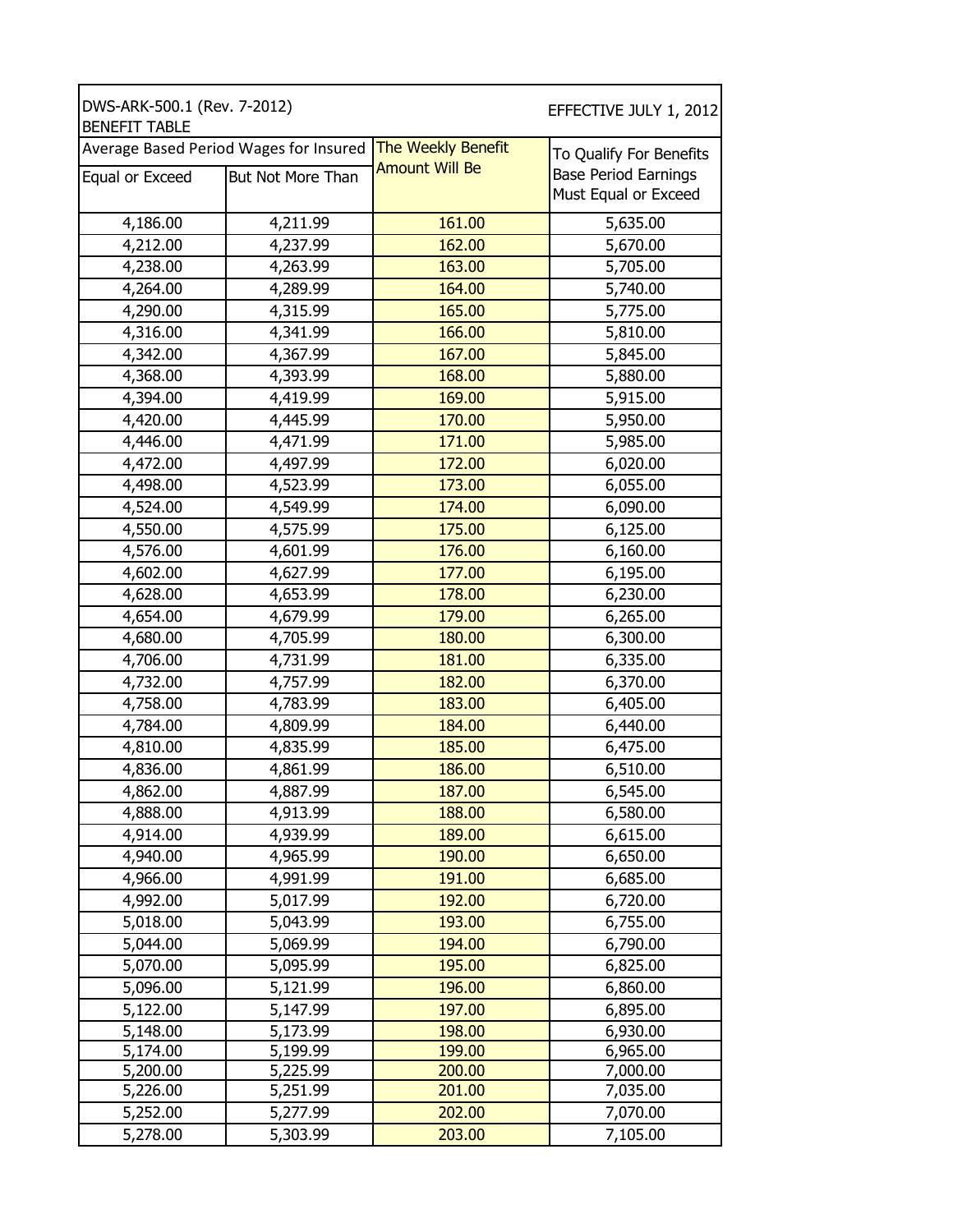| DWS-ARK-500.1 (Rev. 7-2012)            |                   |                       | EFFECTIVE JULY 1, 2012      |
|----------------------------------------|-------------------|-----------------------|-----------------------------|
| <b>BENEFIT TABLE</b>                   |                   |                       |                             |
| Average Based Period Wages for Insured |                   | The Weekly Benefit    | To Qualify For Benefits     |
| Work                                   |                   | <b>Amount Will Be</b> | <b>Base Period Earnings</b> |
| Equal or Exceed                        | But Not More Than |                       | Must Equal or Exceed        |
| 5,304.00                               | 5,329.99          | 204.00                | 7,140.00                    |
| 5,356.00                               | 5,381.99          | 206.00                | 7,210.00                    |
| 5,278.00                               | 5,303.99          | 203.00                | 7,105.00                    |
| 5,304.00                               | 5,329.99          | 204.00                | 7,140.00                    |
| 5,330.00                               | 5,355.99          | 205.00                | 7,175.00                    |
| 5,356.00                               | 5,381.99          | 206.00                | 7,210.00                    |
| 5,382.00                               | 5,407.99          | 207.00                | 7,245.00                    |
| 5,408.00                               | 5,433.99          | 208.00                | 7,280.00                    |
| 5,434.00                               | 5,459.99          | 209.00                | 7,315.00                    |
| 5,460.00                               | 5,485.99          | 210.00                | 7,350.00                    |
| 5,486.00                               | 5,511.99          | 211.00                | 7,385.00                    |
| 5,512.00                               | 5,537.99          | 212.00                | 7,420.00                    |
| 5,538.00                               | 5,563.99          | 213.00                | 7,455.00                    |
| 5,564.00                               | 5,589.99          | 214.00                | 7,490.00                    |
| 5,590.00                               | 5,615.99          | 215.00                | 7,525.00                    |
| 5,616.00                               | 5,641.99          | 216.00                | 7,560.00                    |
| 5,642.00                               | 5,667.99          | 217.00                | 7,595.00                    |
| 5,668.00                               | 5,693.99          | 218.00                | 7,630.00                    |
| 5,694.00                               | 5,719.99          | 219.00                | 7,665.00                    |
| 5,720.00                               | 5,745.99          | 220.00                | 7,700.00                    |
| 5,746.00                               | 5,771.99          | 221.00                | 7,735.00                    |
| 5,772.00                               | 5,797.99          | 222.00                | 7,770.00                    |
| 5,798.00                               | 5,823.99          | 223.00                | 7,805.00                    |
| 5,824.00                               | 5,849.99          | 224.00                | 7,840.00                    |
| 5,850.00                               | 5,875.99          | 225.00                | 7,875.00                    |
| 5,876.00                               | 5,901.99          | 226.00                | 7,910.00                    |
| 5,902.00                               | 5,927.99          | 227.00                | 7,945.00                    |
| 5,928.00                               | 5,953.99          | 228.00                | 7,980.00                    |
| 5,954.00                               | 5,979.99          | 229.00                | 8,015.00                    |
| 5,980.00                               | 6,005.99          | 230.00                | 8,050.00                    |
| 6,006.00                               | 6,031.99          | 231.00                | 8,085.00                    |
| 6,032.00                               | 6,057.99          | 232.00                | 8,120.00                    |
| 6,058.00                               | 6,083.99          | 233.00                | 8,155.00                    |
| 6,084.00                               | 6,109.99          | 234.00                | 8,190.00                    |
| 6,110.00                               | 6,135.99          | 235.00                | 8,225.00                    |
| 6,136.00                               | 6,161.99          | 236.00                | 8,260.00                    |
| 6,162.00                               | 6,187.99          | 237.00                | 8,295.00                    |
| 6,188.00                               | 6,213.99          | 238.00                | 8,330.00                    |
| 6,214.00                               | 6,239.99          | 239.00                | 8,365.00                    |
| 6,240.00                               | 6,265.99          | 240.00                | 8,400.00                    |
| 6,266.00                               | 6,291.99          | 241.00                | 8,435.00                    |
| 6,292.00                               | 6,317.99          | 242.00                | 8,470.00                    |
| 6,318.00                               | 6,343.99          | 243.00                | 8,505.00                    |
| 6,344.00                               | 6,369.99          | 244.00                | 8,540.00                    |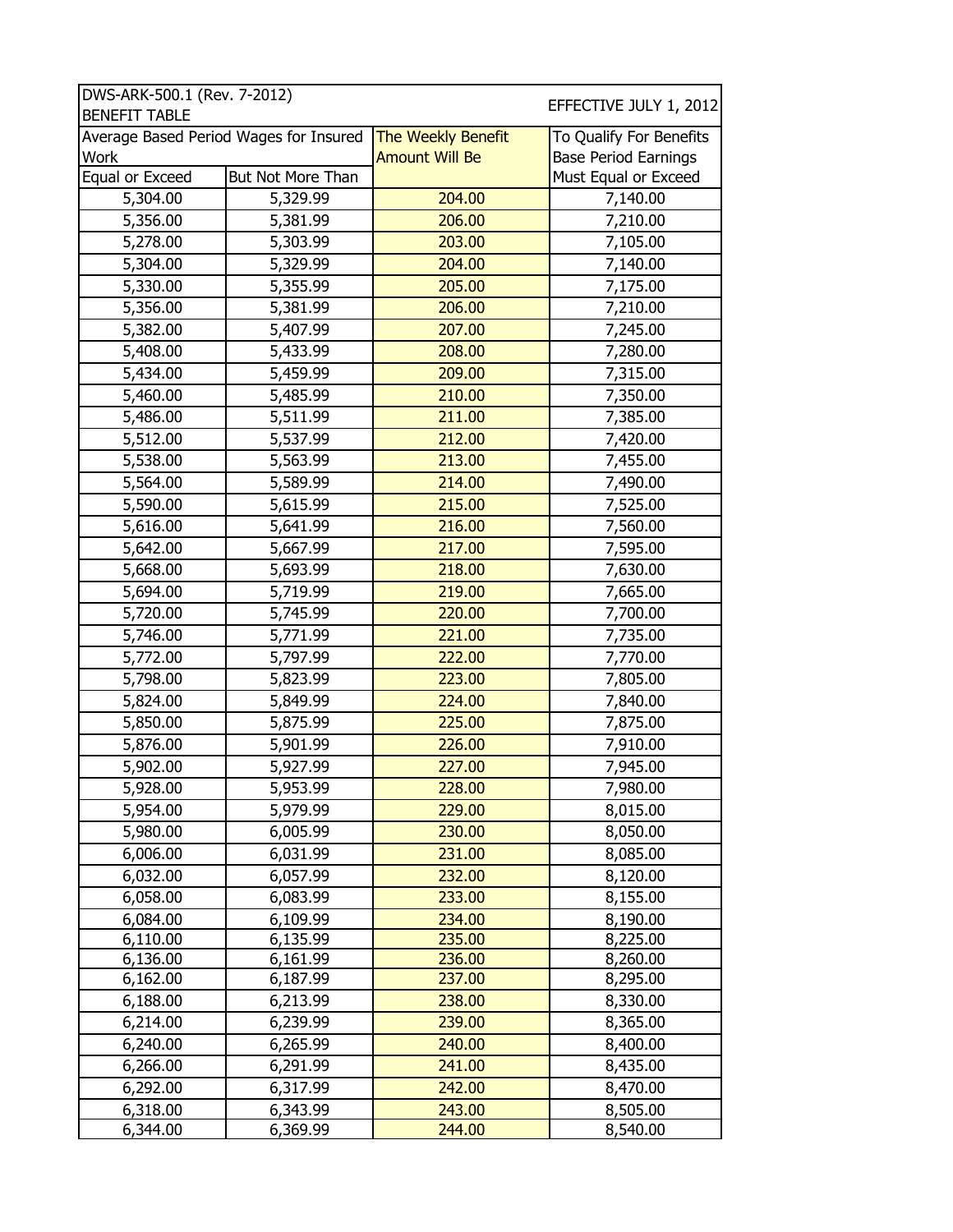| DWS-ARK-500.1 (Rev. 7-2012)            |          |                       | EFFECTIVE JULY 1, 2012      |
|----------------------------------------|----------|-----------------------|-----------------------------|
| <b>BENEFIT TABLE</b>                   |          |                       |                             |
| Average Based Period Wages for Insured |          | The Weekly Benefit    | To Qualify For Benefits     |
| Work                                   |          | <b>Amount Will Be</b> | <b>Base Period Earnings</b> |
| But Not More Than<br>Equal or Exceed   |          |                       | Must Equal or Exceed        |
|                                        |          |                       |                             |
| 6,370.00                               | 6,395.99 | 245.00                | 8,575.00                    |
| 6,396.00                               | 6,421.99 | 246.00                | 8,610.00                    |
| 6,422.00                               | 6,447.99 | 247.00                | 8,645.00                    |
| 6,448.00                               | 6,473.99 | 248.00                | 8,680.00                    |
| 6,474.00                               | 6,499.99 | 249.00                | 8,715.00                    |
| 6,500.00                               | 6,525.99 | 250.00                | 8,750.00                    |
| 6,526.00                               | 6,551.99 | 251.00                | 8,785.00                    |
| 6,552.00                               | 6,577.99 | 252.00                | 8,820.00                    |
| 6,578.00                               | 6,603.99 | 253.00                | 8,855.00                    |
| 6,604.00                               | 6,629.99 | 254.00                | 8,890.00                    |
| 6,630.00                               | 6,655.99 | 255.00                | 8,925.00                    |
| 6,656.00                               | 6,681.99 | 256.00                | 8,960.00                    |
| 6,682.00                               | 6,707.99 | 257.00                | 8,995.00                    |
| 6,708.00                               | 6,733.99 | 258.00                | 9,030.00                    |
| 6,734.00                               | 6,759.99 | 259.00                | 9,065.00                    |
| 6,760.00                               | 6,785.99 | 260.00                | 9,100.00                    |
| 6,786.00                               | 6,811.99 | 261.00                | 9,135.00                    |
| 6,812.00                               | 6,837.99 | 262.00                | 9,170.00                    |
| 6,838.00                               | 6,863.99 | 263.00                | 9,205.00                    |
| 6,864.00                               | 6,889.99 | 264.00                | 9,240.00                    |
| 6,890.00                               | 6,915.99 | 265.00                | 9,275.00                    |
| 6,916.00                               | 6,941.99 | 266.00                | 9,310.00                    |
| 6,942.00                               | 6,967.99 | 267.00                | 9,345.00                    |
| 6,968.00                               | 6,993.99 | 268.00                | 9,380.00                    |
| 6,994.00                               | 7,019.99 | 269.00                | 9,415.00                    |
| 7,020.00                               | 7,045.99 | 270.00                | 9,450.00                    |
| 7,046.00                               | 7,071.99 | 271.00                | 9,485.00                    |
| 7,072.00                               | 7,097.99 | 272.00                | 9,520.00                    |
| 7,098.00                               | 7,123.99 | 273.00                | 9,555.00                    |
| 7,124.00                               | 7,149.99 | 274.00                | 9,590.00                    |
| 7,150.00                               | 7,175.99 | 275.00                | 9,625.00                    |
| 7,176.00                               | 7,201.99 | 276.00                | 9,660.00                    |
| 7,202.00                               | 7,227.99 | 277.00                | 9,695.00                    |
| 7,228.00                               | 7,253.99 | 278.00                | 9,730.00                    |
| 7,254.00                               | 7,279.99 | 279.00                | 9,765.00                    |
| 7,280.00                               | 7,305.99 | 280.00                | 9,800.00                    |
| 7,306.00                               | 7,331.99 | 281.00                | 9,835.00                    |
| 7,332.00                               | 7,357.99 | 282.00                | 9,870.00                    |
| 7,358.00                               | 7,383.99 | 283.00                | 9,905.00                    |
| 7,384.00                               | 7,409.99 | 284.00                | 9,940.00                    |
| 7,410.00                               | 7,435.99 | 285.00                | 9,975.00                    |
| 7,436.00                               | 7,461.99 | 286.00                | 10,010.00                   |
| 7,462.00                               | 7,487.99 | 287.00                | 10,045.00                   |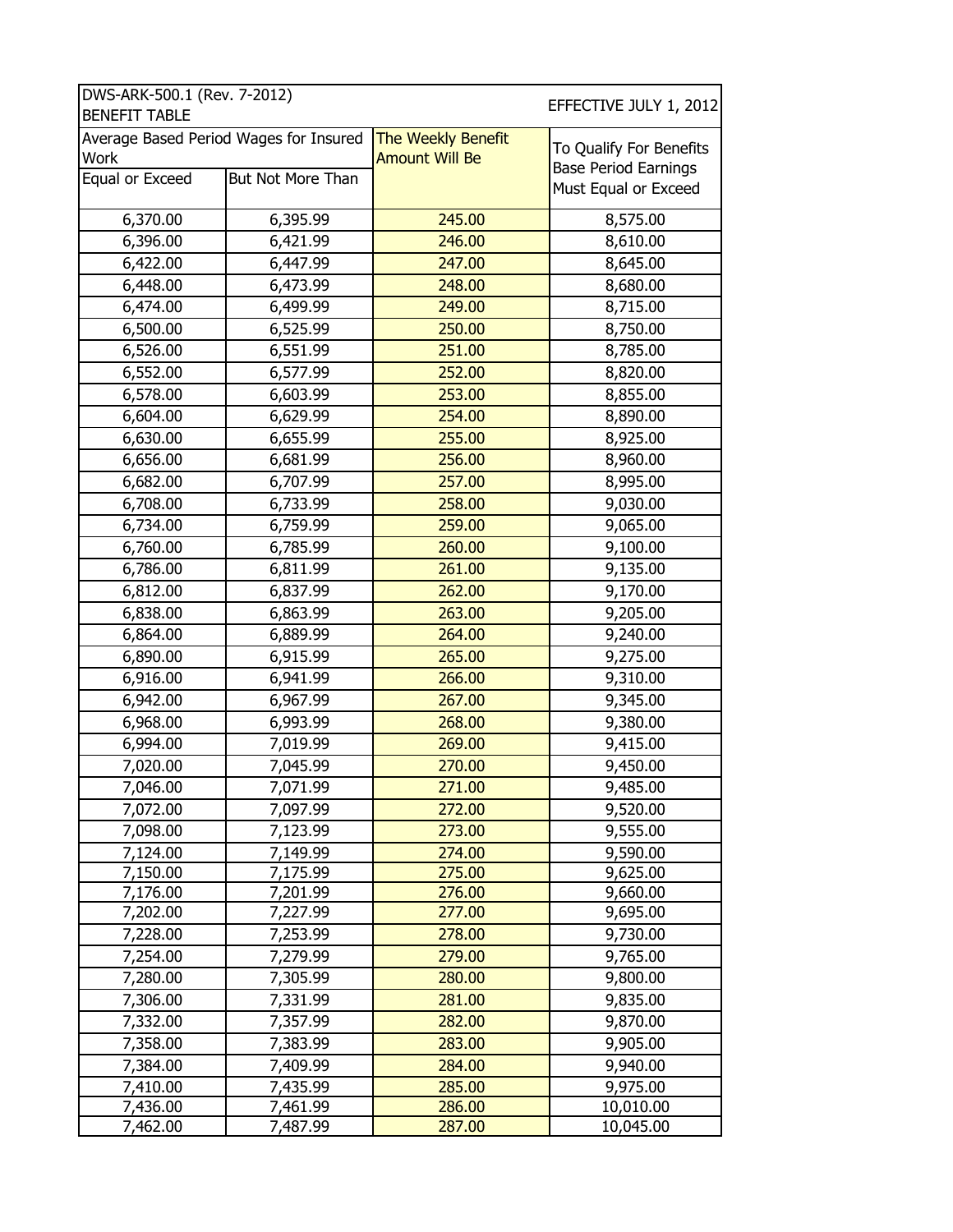| DWS-ARK-500.1 (Rev. 7-2012) |                                        | EFFECTIVE JULY 1, 2012 |                             |  |
|-----------------------------|----------------------------------------|------------------------|-----------------------------|--|
| <b>BENEFIT TABLE</b>        | Average Based Period Wages for Insured | The Weekly Benefit     |                             |  |
| Work                        |                                        | <b>Amount Will Be</b>  | To Qualify For Benefits     |  |
| Equal or Exceed             | But Not More Than                      |                        | <b>Base Period Earnings</b> |  |
|                             |                                        |                        | Must Equal or Exceed        |  |
| 7,488.00                    | 7,513.99                               | 288.00                 | 10,080.00                   |  |
| 7,514.00                    | 7,539.99                               | 289.00                 | 10,115.00                   |  |
| 7,540.00                    | 7,565.99                               | 290.00                 | 10,150.00                   |  |
| 7,566.00                    | 7,591.99                               | 291.00                 | 10,185.00                   |  |
| 7,592.00                    | 7,617.99                               | 292.00                 | 10,220.00                   |  |
| 7,618.00                    | 7,643.99                               | 293.00                 | 10,255.00                   |  |
| 7,644.00                    | 7,669.99                               | 294.00                 | 10,290.00                   |  |
| 7,670.00                    | 7,695.99                               | 295.00                 | 10,325.00                   |  |
| 7,696.00                    | 7,721.99                               | 296.00                 | 10,360.00                   |  |
| 7,722.00                    | 7,747.99                               | 297.00                 | 10,395.00                   |  |
| 7,748.00                    | 7,773.99                               | 298.00                 | 10,430.00                   |  |
| 7,774.00                    | 7,799.99                               | 299.00                 | 10,465.00                   |  |
| 7,800.00                    | 7,825.99                               | 300.00                 | 10,500.00                   |  |
| 7,826.00                    | 7,851.99                               | 301.00                 | 10,535.00                   |  |
| 7,852.00                    | 7,877.99                               | 302.00                 | 10,570.00                   |  |
| 7,878.00                    | 7,903.99                               | 303.00                 | 10,605.00                   |  |
| 7,904.00                    | 7,929.99                               | 304.00                 | 10,640.00                   |  |
| 7,930.00                    | 7,955.99                               | 305.00                 | 10,675.00                   |  |
| 7,956.00                    | 7,981.99                               | 306.00                 | 10,710.00                   |  |
| 7,982.00                    | 8,007.99                               | 307.00                 | 10,745.00                   |  |
| 8,008.00                    | 8,033.99                               | 308.00                 | 10,780.00                   |  |
| 8,034.00                    | 8,059.99                               | 309.00                 | 10,815.00                   |  |
| 8,060.00                    | 8,085.99                               | 310.00                 | 10,850.00                   |  |
| 8,086.00                    | 8,111.99                               | 311.00                 | 10,885.00                   |  |
|                             |                                        | 312.00                 | 10,920.00                   |  |
| 8,112.00                    | 8,137.99                               |                        |                             |  |
| 8,138.00                    | 8,163.99                               | 313.00<br>314.00       | 10,955.00                   |  |
| 8,164.00                    | 8,189.99                               |                        | 10,990.00                   |  |
| 8,190.00                    | 8,215.99<br>8,241.99                   | 315.00<br>316.00       | 11,025.00<br>11,060.00      |  |
| 8,216.00<br>8,242.00        | 8,267.99                               | 317.00                 | 11,095.00                   |  |
| 8,268.00                    | 8,293.99                               | 318.00                 | 11,130.00                   |  |
| 8,294.00                    | 8,319.99                               | 319.00                 | 11,165.00                   |  |
| 8,320.00                    | 8,345.99                               | 320.00                 | 11,200.00                   |  |
| 8,346.00                    | 8,371.99                               | 321.00                 | 11,235.00                   |  |
| 8,372.00                    | 8,397.99                               | 322.00                 | 11,270.00                   |  |
| 8,398.00                    | 8,423.99                               | 323.00                 | 11,305.00                   |  |
|                             |                                        | 324.00                 | 11,340.00                   |  |
| 8,424.00<br>8,450.00        | 8,449.99                               | 325.00                 | 11,375.00                   |  |
|                             | 8,475.99                               |                        |                             |  |
| 8,476.00<br>8,502.00        | 8,501.99<br>8,527.99                   | 326.00<br>327.00       | 11,410.00<br>11,445.00      |  |
| 8,528.00                    | 8,553.99                               | 328.00                 | 11,480.00                   |  |
| 8,554.00                    | 8,579.99                               | 329.00                 | 11,515.00                   |  |
| 8,580.00                    | 8,605.99                               | 330.00                 | 11,550.00                   |  |
| 8,606.00                    | 8,631.99                               | 331.00                 | 11,585.00                   |  |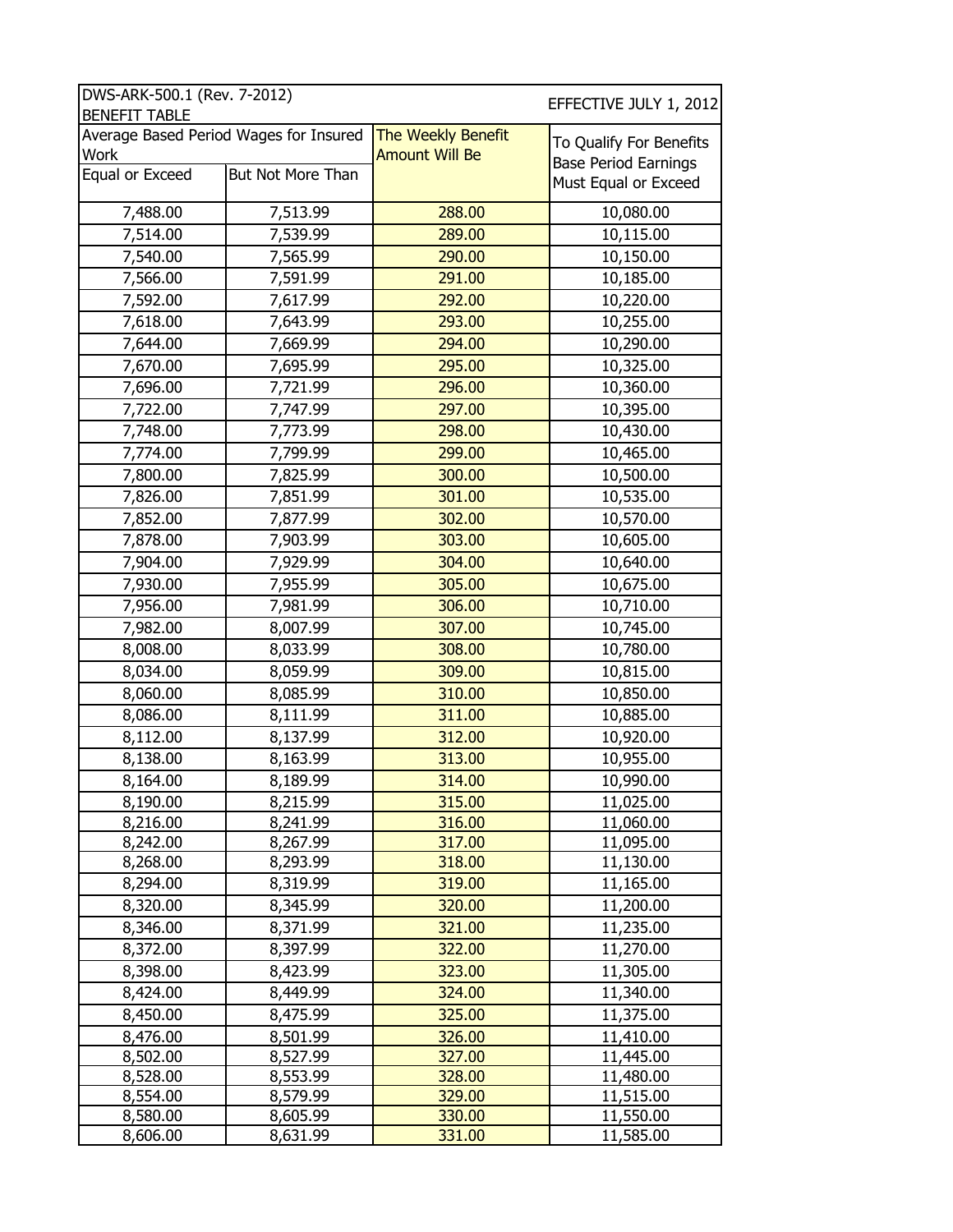|                 | Average Based Period Wages for Insured | The Weekly Benefit    | To Qualify For Benefits     |
|-----------------|----------------------------------------|-----------------------|-----------------------------|
| Work            |                                        | <b>Amount Will Be</b> | <b>Base Period Earnings</b> |
| Equal or Exceed | <b>But Not More Than</b>               |                       | Must Equal or Exceed        |
| 8,632.00        | 8,657.99                               | 332.00                | 11,620.00                   |
| 8,658.00        | 8,683.99                               | 333.00                | 11,655.00                   |
| 8,684.00        | 8,709.99                               | 334.00                | 11,690.00                   |
| 8,710.00        | 8,735.99                               | 335.00                | 11,725.00                   |
| 8,736.00        | 8,761.99                               | 336.00                | 11,760.00                   |
| 8,762.00        | 8,787.99                               | 337.00                | 11,795.00                   |
| 8,788.00        | 8,813.99                               | 338.00                | 11,830.00                   |
| 8,814.00        | 8,839.99                               | 339.00                | 11,865.00                   |
| 8,840.00        | 8,865.99                               | 340.00                | 11,900.00                   |
| 8,866.00        | 8,891.99                               | 341.00                | 11,935.00                   |
| 8,892.00        | 8,917.99                               | 342.00                | 11,970.00                   |
| 8,918.00        | 8,943.99                               | 343.00                | 12,005.00                   |
| 8,944.00        | 8,969.99                               | 344.00                | 12,040.00                   |
| 8,970.00        | 8,995.99                               | 345.00                | 12,075.00                   |
| 8,996.00        | 9,021.99                               | 346.00                | 12,110.00                   |
| 9,022.00        | 9,047.99                               | 347.00                | 12,145.00                   |
| 9,048.00        | 9,073.99                               | 348.00                | 12,180.00                   |
| 9,074.00        | 9,099.99                               | 349.00                | 12,215.00                   |
| 9,100.00        | 9,125.99                               | 350.00                | 12,250.00                   |
| 9,126.00        | 9,151.99                               | 351.00                | 12,285.00                   |
| 9,152.00        | 9,177.99                               | 352.00                | 12,320.00                   |
| 9,178.00        | 9,203.99                               | 353.00                | 12,355.00                   |
| 9,204.00        | 9,229.99                               | 354.00                | 12,390.00                   |
| 9,230.00        | 9,255.99                               | 355.00                | 12,425.00                   |
| 9,256.00        | 9,281.99                               | 356.00                | 12,460.00                   |
| 9,282.00        | 9,307.99                               | 357.00                | 12,495.00                   |
| 9,308.00        | 9,333.99                               | 358.00                | 12,530.00                   |
| 9,334.00        | 9,359.99                               | 359.00                | 12,565.00                   |
| 9,360.00        | 9,385.99                               | 360.00                | 12,600.00                   |
| 9,386.00        | 9,411.99                               | 361.00                | 12,635.00                   |
| 9,412.00        | 9,437.99                               | 362.00                | 12,670.00                   |
| 9,438.00        | 9,463.99                               | 363.00                | 12,705.00                   |
| 9,464.00        | 9,489.99                               | 364.00                | 12,740.00                   |
| 9,490.00        | 9,515.99                               | 365.00                | 12,775.00                   |
| 9,516.00        | 9,541.99                               | 366.00                | 12,810.00                   |
| 9,542.00        | 9,567.99                               | 367.00                | 12,845.00                   |
| 9,568.00        | 9,593.99                               | 368.00                | 12,880.00                   |
| 9,594.00        | 9,619.99                               | 369.00                | 12,915.00                   |
| 9,620.00        | 9,645.99                               | 370.00                | 12,950.00                   |
| 9,646.00        | 9,671.99                               | 371.00                | 12,985.00                   |
| 9,672.00        | 9,697.99                               | 372.00                | 13,020.00                   |
| 9,698.00        | 9,723.99                               | 373.00                | 13,055.00                   |
| 9,724.00        | 9,749.99                               | 374.00                | 13,090.00                   |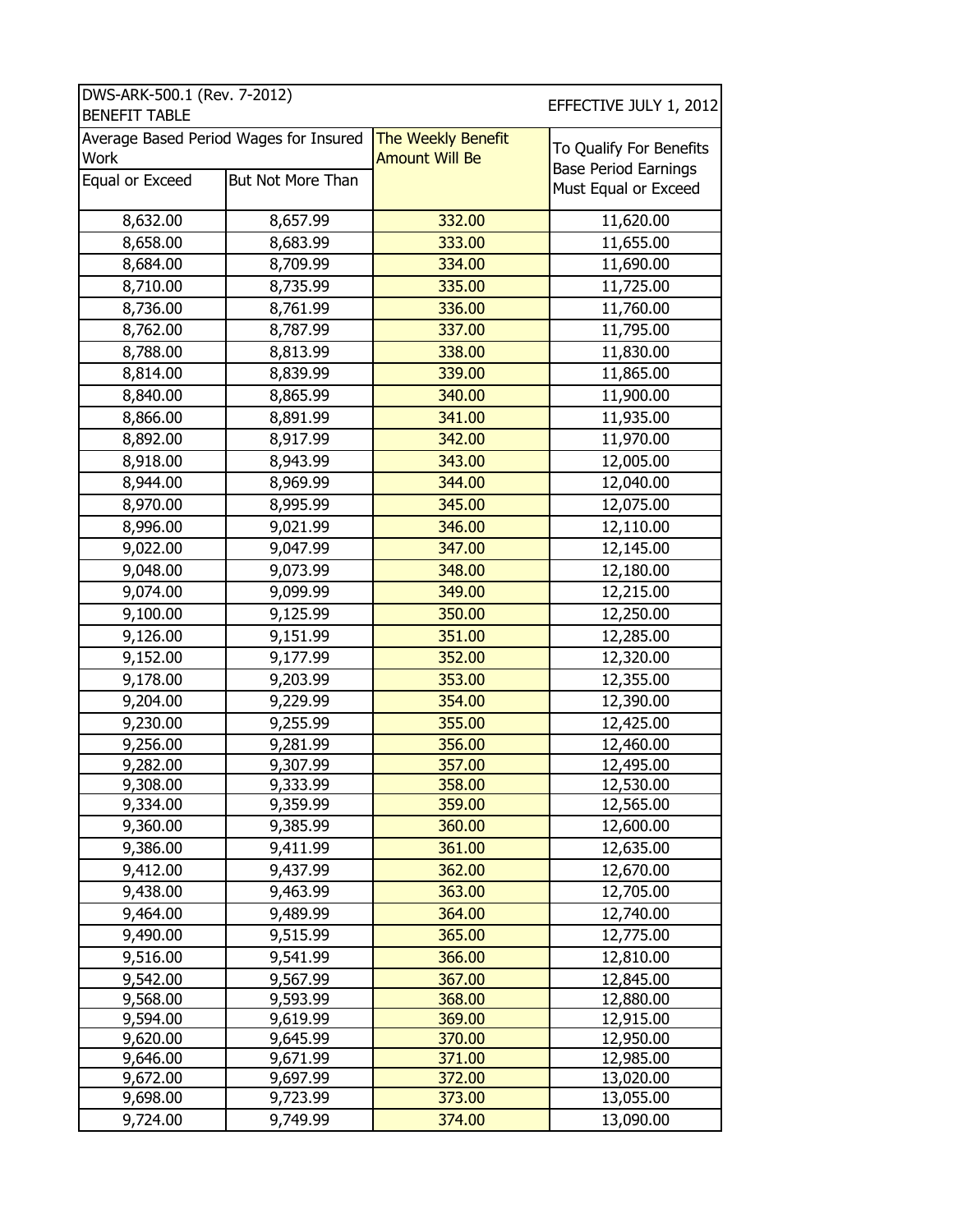| DWS-ARK-500.1 (Rev. 7-2012)<br>EFFECTIVE JULY 1, 2012<br><b>BENEFIT TABLE</b> |                                        |                                             |                                                        |  |  |  |
|-------------------------------------------------------------------------------|----------------------------------------|---------------------------------------------|--------------------------------------------------------|--|--|--|
| <b>Work</b>                                                                   | Average Based Period Wages for Insured | The Weekly Benefit<br><b>Amount Will Be</b> | To Qualify For Benefits<br><b>Base Period Earnings</b> |  |  |  |
| Equal or Exceed                                                               | <b>But Not More Than</b>               |                                             | Must Equal or Exceed                                   |  |  |  |
| 9,750.00                                                                      | 9,775.99                               | 375.00                                      | 13,125.00                                              |  |  |  |
| 9,776.00                                                                      | 9,801.99                               | 376.00                                      | 13,160.00                                              |  |  |  |
| 9,802.00                                                                      | 9,827.99                               | 377.00                                      | 13,195.00                                              |  |  |  |
| 9,828.00                                                                      | 9,853.99                               | 378.00                                      | 13,230.00                                              |  |  |  |
| 9,854.00                                                                      | 9,879.99                               | 379.00                                      | 13,265.00                                              |  |  |  |
| 9,880.00                                                                      | 9,905.99                               | 380.00                                      | 13,300.00                                              |  |  |  |
| 9,906.00                                                                      | 9,931.99                               | 381.00                                      | 13,335.00                                              |  |  |  |
| 9,932.00                                                                      | 9,957.99                               | 382.00                                      | 13,370.00                                              |  |  |  |
| 9,958.00                                                                      | 9,983.99                               | 383.00                                      | 13,405.00                                              |  |  |  |
| 9,984.00                                                                      | 10,009.99                              | 384.00                                      | 13,440.00                                              |  |  |  |
| 10,010.00                                                                     | 10,035.99                              | 385.00                                      | 13,475.00                                              |  |  |  |
| 10,036.00                                                                     | 10,061.99                              | 386.00                                      | 13,510.00                                              |  |  |  |
| 10,062.00                                                                     | 10,087.99                              | 387.00                                      | 13,545.00                                              |  |  |  |
| 10,088.00                                                                     | 10,113.99                              | 388.00                                      | 13,580.00                                              |  |  |  |
| 10,114.00                                                                     | 10,139.99                              | 389.00                                      | 13,615.00                                              |  |  |  |
| 10,140.00                                                                     | 10,165.99                              | 390.00                                      | 13,650.00                                              |  |  |  |
| 10,166.00                                                                     | 10,191.99                              | 391.00                                      | 13,685.00                                              |  |  |  |
| 10,192.00                                                                     | 10,217.99                              | 392.00                                      | 13,720.00                                              |  |  |  |
| 10,218.00                                                                     | 10,243.99                              | 393.00                                      | 13,755.00                                              |  |  |  |
| 10,244.00                                                                     | 10,269.99                              | 394.00                                      | 13,790.00                                              |  |  |  |
| 10,270.00                                                                     | 10,295.99                              | 395.00                                      | 13,825.00                                              |  |  |  |
| 10,296.00                                                                     | 10,321.99                              | 396.00                                      | 13,860.00                                              |  |  |  |
| 10,322.00                                                                     | 10,347.99                              | 397.00                                      | 13,895.00                                              |  |  |  |
| 10,348.00                                                                     | 10,373.99                              | 398.00                                      | 13,930.00                                              |  |  |  |
| 10,374.00                                                                     | 10,399.99                              | 399.00                                      | 13,965.00                                              |  |  |  |
| 10,400.00                                                                     | 10,425.99                              | 400.00                                      | 14,000.00                                              |  |  |  |
| 10,426.00                                                                     | 10,451.99                              | 401.00                                      | 14,035.00                                              |  |  |  |
| 10,452.00                                                                     | 10,477.99                              | 402.00                                      | 14,070.00                                              |  |  |  |
| 10,478.00                                                                     | 10,503.99                              | 403.00                                      | 14,105.00                                              |  |  |  |
| 10,504.00                                                                     | 10,529.99                              | 404.00                                      | 14,140.00                                              |  |  |  |
| 10,530.00                                                                     | 10,555.99                              | 405.00                                      | 14,175.00                                              |  |  |  |
| 10,556.00                                                                     | 10,581.99                              | 406.00                                      | 14,210.00                                              |  |  |  |
| 10,582.00                                                                     | 10,607.99                              | 407.00                                      | 14,245.00                                              |  |  |  |
| 10,608.00                                                                     | 10,633.99                              | 408.00                                      | 14,280.00                                              |  |  |  |
| 10,634.00<br>10,660.00                                                        | 10,659.99<br>10,685.99                 | 409.00<br>410.00                            | 14,315.00<br>14,350.00                                 |  |  |  |
| 10,686.00                                                                     | 10,711.99                              | 411.00                                      | 14,385.00                                              |  |  |  |
| 10,712.00                                                                     | 10,737.99                              | 412.00                                      | 14,420.00                                              |  |  |  |
| 10,738.00                                                                     | 10,763.99                              | 413.00                                      | 14,455.00                                              |  |  |  |
| 10,764.00                                                                     | 10,789.99                              | 414.00                                      | 14,490.00                                              |  |  |  |
| 10,790.00                                                                     | 10,815.99                              | 415.00                                      | 14,525.00                                              |  |  |  |
| 10,816.00                                                                     | 10,841.99                              | 416.00                                      | 14,560.00                                              |  |  |  |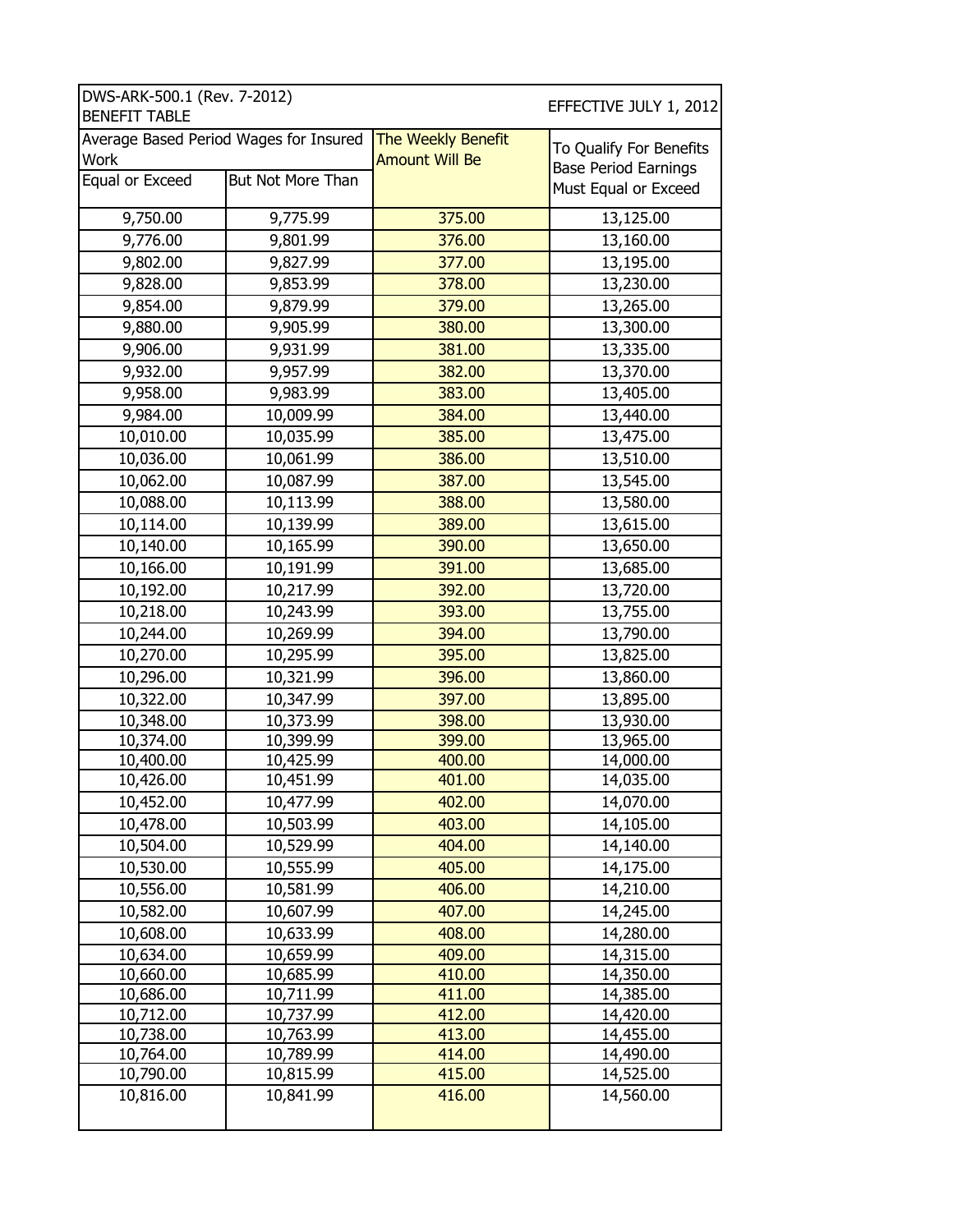| DWS-ARK-500.1 (Rev. 7-2012) |                                        | EFFECTIVE JULY 1, 2012 |                             |
|-----------------------------|----------------------------------------|------------------------|-----------------------------|
| <b>BENEFIT TABLE</b>        |                                        |                        |                             |
|                             | Average Based Period Wages for Insured | The Weekly Benefit     | To Qualify For Benefits     |
| Work                        |                                        | <b>Amount Will Be</b>  | <b>Base Period Earnings</b> |
| Equal or Exceed             | <b>But Not More Than</b>               |                        | Must Equal or Exceed        |
|                             |                                        |                        |                             |
| 10,842.00                   | 10,867.99                              | 417.00                 | 14,595.00                   |
| 10,868.00                   | 10,893.99                              | 418.00                 | 14,630.00                   |
| 10,894.00                   | 10,919.99                              | 419.00                 | 14,665.00                   |
| 10,920.00                   | 10,945.99                              | 420.00                 | 14,700.00                   |
| 10,946.00                   | 10,971.99                              | 421.00                 | 14,735.00                   |
| 10,972.00                   | 10,997.99                              | 422.00                 | 14,770.00                   |
| 10,998.00                   | 11,023.99                              | 423.00                 | 14,805.00                   |
| 11,024.00                   | 11,049.99                              | 424.00                 | 14,840.00                   |
| 11,050.00                   | 11,075.99                              | 425.00                 | 14,875.00                   |
| 11,076.00                   | 11,101.99                              | 426.00                 | 14,910.00                   |
| <u>11,102.00</u>            | 11,127.99                              | 427.00                 | 14,945.00                   |
| 11,128.00                   | 11,153.99                              | 428.00                 | 14,980.00                   |
| 11,154.00                   | 11,179.99                              | 429.00                 | 15,015.00                   |
| 11,180.00                   | 11,205.99                              | 430.00                 | 15,050.00                   |
| 11,206.00                   | 11,231.99                              | 431.00                 | 15,085.00                   |
| 11,232.00                   | 11,257.99                              | 432.00                 | 15,120.00                   |
| 11,258.00                   | 11,283.99                              | 433.00                 | 15,155.00                   |
| 11,284.00                   | 11,309.99                              | 434.00                 | 15,190.00                   |
| 11,310.00                   | 11,335.99                              | 435.00                 | 15,225.00                   |
| 11,336.00                   | 11,361.99                              | 436.00                 | 15,260.00                   |
| 11,362.00                   | 11,387.99                              | 437.00                 | 15,295.00                   |
| 11,388.00                   | 11,413.99                              | 438.00                 | 15,330.00                   |
| 11,414.00                   | 11,439.99                              | 439.00                 | 15,365.00                   |
| 11,440.00                   | 11,465.99                              | 440.00                 | 15,400.00                   |
| 11,466.00                   | 11,491.99                              | 441.00                 | 15,435.00                   |
| 11,492.00                   | 11,517.99                              | 442.00                 | 15,470.00                   |
| 11,518.00                   | 11,543.99                              | 443.00                 | 15,505.00                   |
| 11,544.00                   | 11,569.99                              | 444.00                 | 15,540.00                   |
| 11,570.00                   | 11,595.99                              | 445.00                 | 15,575.00                   |
| 11,596.00                   | 11,621.99                              | 446.00                 | <u>15,610.00</u>            |
| <u>11,622.00</u>            | <u>11,647.99</u>                       | 447.00                 | <u>15,645.00</u>            |
| <u>11,648.00</u>            | 11,673.99                              | 448.00                 | <u>15,680.00</u>            |
| <u>11,674.00</u>            | <u>11,699.99</u>                       | 449.00                 | 15,715.00                   |
| <u>11,700.00</u>            | <u>11,725.99</u>                       | 450.00                 | 15,750.00                   |
| 11,726.00                   | <u>11,751.99</u>                       | 451.00                 | 15,785.00                   |

### **ACA § 11-10-502 Weekly Benefit Amount**

Starting July 1,2012, the min. WBA will be frozen at \$81 and the max. WBA at \$451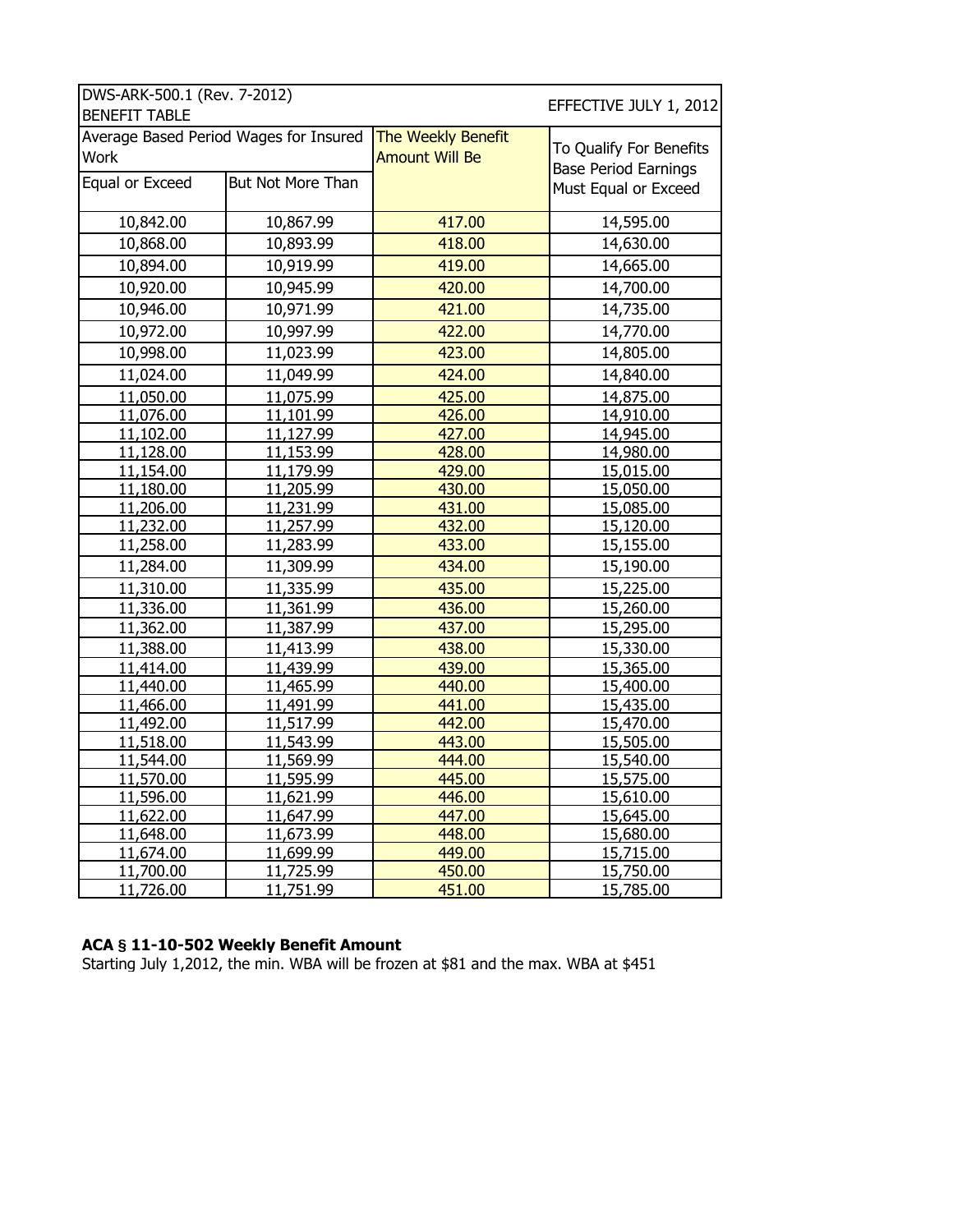## DWS-Ark. 516 (Rev. 7-2012) Page 1 of 3 EARNINGS TABLE EFFECTIVE 07/01/2012

| <b>WEEKLY</b>  | Earnings    | <b>Excess</b> | <b>WEEKLY</b>  | Earnings W/O Excess |          | <b>WEEKLY</b>  | Earnings W/O Excess |              |
|----------------|-------------|---------------|----------------|---------------------|----------|----------------|---------------------|--------------|
| <b>BENEFIT</b> | W/O         | Earnings      | <b>BENEFIT</b> | Deduction           | Earnings | <b>BENEFIT</b> | Deduction           | Earnings     |
| <b>AMOUNT</b>  | Deduction   |               | <b>AMOUNT</b>  |                     |          | <b>AMOUNT</b>  |                     |              |
| \$<br>81       | \$<br>32.40 | $$112.41$ \$  | 128            | \$<br>51.20         | \$178.21 | $175$ \$       | 70.00               | \$<br>244.01 |
| 82             | 32.80       | 113.81        | 129            | 51.60               | 179.61   | 176            | 70.40               | 245.41       |
| 83             | 33.20       | 115.21        | 130            | 52.00               | 181.01   | 177            | 70.80               | 246.81       |
| 84             | 33.60       | 116.61        | 131            | 52.40               | 182.41   | 178            | 71.20               | 248.21       |
| 85             | 34.00       | 118.01        | 132            | 52.80               | 183.81   | 179            | 71.60               | 249.61       |
| 86             | 34.40       | 119.41        | 133            | 53.20               | 185.21   | 180            | 72.00               | 251.01       |
| 87             | 34.80       | 120.81        | 134            | 53.60               | 186.61   | 181            | 72.40               | 252.41       |
| 88             | 35.20       | 122.21        | 135            | 54.00               | 188.01   | 182            | 72.80               | 253.81       |
| 89             | 35.60       | 123.61        | 136            | 54.40               | 189.41   | 183            | 73.20               | 255.21       |
| 90             | 36.00       | 125.01        | 137            | 54.80               | 190.81   | 184            | 73.60               | 256.61       |
| 91             | 36.40       | 126.41        | 138            | 55.20               | 192.21   | 185            | 74.00               | 258.01       |
| 92             | 36.80       | 127.81        | 139            | 55.60               | 193.61   | 186            | 74.40               | 259.41       |
| 93             | 37.20       | 129.21        | 140            | 56.00               | 195.01   | 187            | 74.80               | 260.81       |
| 94             | 37.60       | 130.61        | 141            | 56.40               | 196.41   | 188            | 75.20               | 262.21       |
| 95             | 38.00       | 132.01        | 142            | 56.80               | 197.81   | 189            | 75.60               | 263.61       |
| 96             | 38.40       | 133.41        | 143            | 57.20               | 199.21   | 190            | 76.00               | 265.01       |
| 97             | 38.80       | 134.81        | 144            | 57.60               | 200.61   | 191            | 76.40               | 266.41       |
| 98             | 39.20       | 136.21        | 145            | 58.00               | 202.01   | 192            | 76.80               | 267.81       |
| 99             | 39.60       | 137.61        | 146            | 58.40               | 203.41   | 193            | 77.20               | 269.21       |
| 100            | 40.00       | 139.01        | 147            | 58.80               | 204.81   | 194            | 77.60               | 270.61       |
| 101            | 40.40       | 140.41        | 148            | 59.20               | 206.21   | 195            | 78.00               | 272.01       |
| 102            | 40.80       | 141.81        | 149            | 59.60               | 207.61   | 196            | 78.40               | 273.41       |
| 103            | 41.20       | 143.21        | 150            | 60.00               | 209.01   | 197            | 78.80               | 274.81       |
| 104            | 41.60       | 144.61        | 151            | 60.40               | 210.41   | 198            | 79.20               | 276.21       |
| 105            | 42.00       | 146.01        | 152            | 60.80               | 211.81   | 199            | 79.60               | 277.61       |
| 106            | 42.40       | 147.41        | 153            | 61.20               | 213.21   | 200            | 80.00               | 279.01       |
| 107            | 42.80       | 148.81        | 154            | 61.60               | 214.61   | 201            | 80.40               | 280.41       |
| 108            | 43.20       | 150.21        | 155            | 62.00               | 216.01   | 202            | 80.80               | 281.81       |
| 109            | 43.60       | 151.61        | 156            | 62.40               | 217.41   | 203            | 81.20               | 283.21       |
| 110            | 44.00       | 153.01        | 157            | 62.80               | 218.81   | 204            | 81.60               | 284.61       |
| 111            | 44.40       | 154.41        | 158            | 63.20               | 220.21   | 205            | 82.00               | 286.01       |
| 112            | 44.80       | 155.81        | 159            | 63.60               | 221.61   | 206            | 82.40               | 287.41       |
| 113            | 45.20       | 157.21        | 160            | 64.00               | 223.01   | 207            | 82.80               | 288.81       |
| 114            | 45.60       | 158.61        | 161            | 64.40               | 224.41   | 208            | 83.20               | 290.21       |
| 115            | 46.00       | 160.01        | 162            | 64.80               | 225.81   | 209            | 83.60               | 291.61       |
| 116            | 46.40       | 161.41        | 163            | 65.20               | 227.21   | 210            | 84.00               | 293.01       |
| 117            | 46.80       | 162.81        | 164            | 65.60               | 228.61   | 211            | 84.40               | 294.41       |
| 118            | 47.20       | 164.21        | 165            | 66.00               | 230.01   | 212            | 84.80               | 295.81       |
| 119            | 47.60       | 165.61        | 166            | 66.40               | 231.41   | 213            | 85.20               | 297.21       |
| 120            | 48.00       | 167.01        | 167            | 66.80               | 232.81   | 214            | 85.60               | 298.61       |
| 121            | 48.40       | 168.41        | 168            | 67.20               | 234.21   | 215            | 86.00               | 300.01       |
| 122            | 48.80       | 169.81        | 169            | 67.60               | 235.61   | 216            | 86.40               | 301.41       |
| 123            | 49.20       | 171.21        | 170            | 68.00               | 237.01   | 217            | 86.80               | 302.81       |
| 124            | 49.60       | 172.61        | 171            | 68.40               | 238.41   | 218            | 87.20               | 304.21       |
| 125            | 50.00       | 174.01        | 172            | 68.80               | 239.81   | 219            | 87.60               | 305.61       |
| 126            | 50.40       | 175.41        | 173            | 69.20               | 241.21   | 220            | 88.00               | 307.01       |
| 127            | 50.80       | 176.81        | 174            | 69.60               | 242.61   | 221            | 88.40               | 308.41       |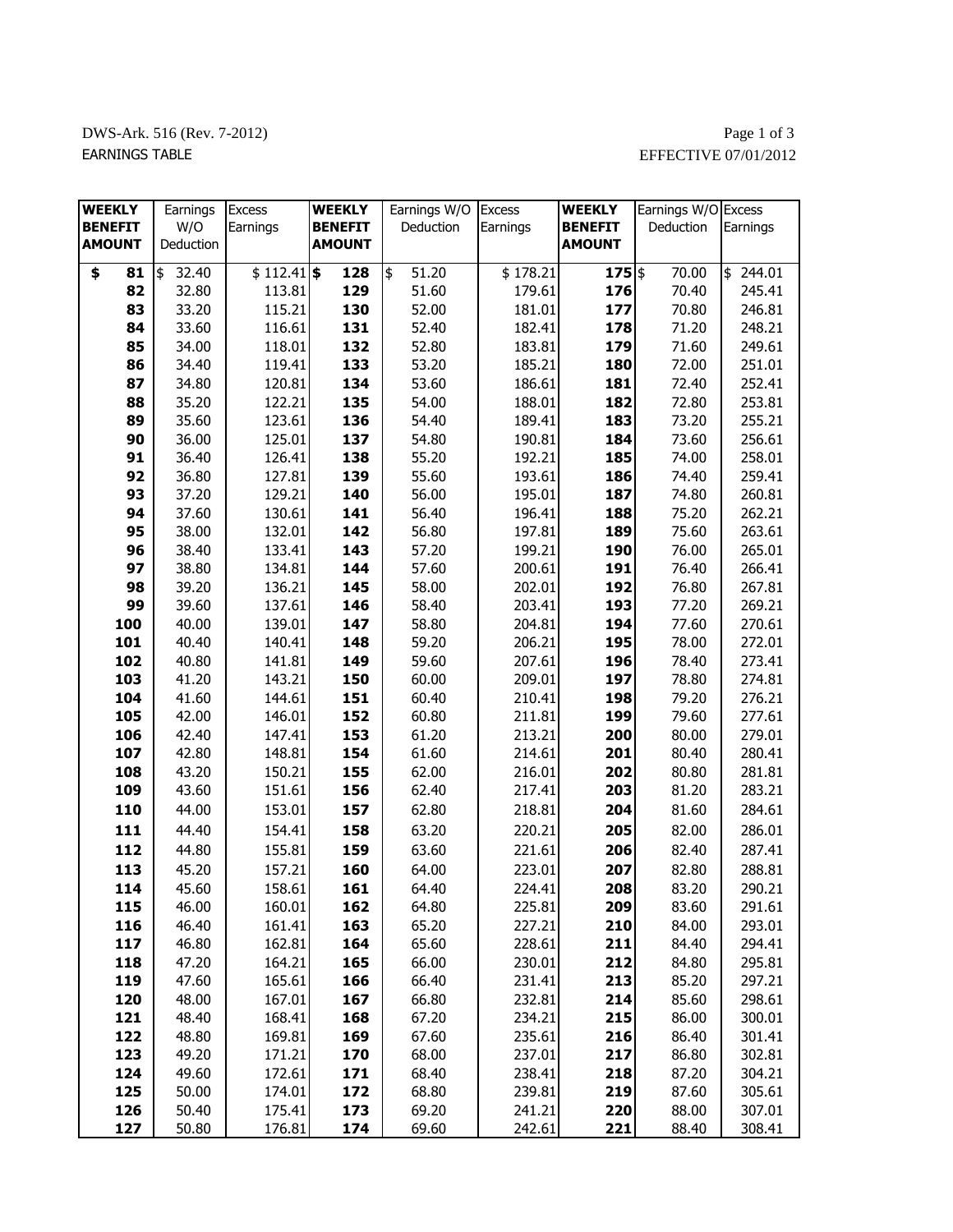## DWS-Ark. 516 (Rev. 7-2012)<br>EARNINGS TABLE

# $\begin{array}{c} \text{Page 2 of 3}\\ \text{EFFECTIVE 07/01/2012} \end{array}$

| <b>WEEKLY</b>  | Earnings               | <b>Excess</b> | <b>WEEKLY</b>  | Earnings W/O | <b>Excess</b> | <b>WEEKLY</b>  | Earnings W/O Excess |          |
|----------------|------------------------|---------------|----------------|--------------|---------------|----------------|---------------------|----------|
| <b>BENEFIT</b> | W/O                    | Earnings      | <b>BENEFIT</b> | Deduction    | Earnings      | <b>BENEFIT</b> | Deduction           | Earnings |
| <b>AMOUNT</b>  | Deduction              |               | <b>AMOUNT</b>  |              |               | <b>AMOUNT</b>  |                     |          |
| \$<br>222      | $\frac{1}{2}$<br>88.80 | $$309.81]$ \$ | 269            | \$107.60     | \$375.61      | 316            | \$126.40            | 441.41   |
| 223            | 89.20                  | 311.21        | 270            | 108.00       | 377.01        | 317            | 126.80              | 442.81   |
| 224            | 89.60                  | 312.61        | 271            | 108.40       | 378.41        | 318            | 127.20              | 444.21   |
| 225            | 90.00                  | 314.01        | 272            | 108.80       | 379.81        | 319            | 127.60              | 445.61   |
| 226            | 90.40                  | 315.41        | 273            | 109.20       | 381.21        | 320            | 128.00              | 447.01   |
| 227            | 90.80                  | 316.81        | 274            | 109.60       | 382.61        | 321            | 128.40              | 448.41   |
| 228            | 91.20                  | 318.21        | 275            | 110.00       | 384.01        | 322            | 128.80              | 449.81   |
| 229            | 91.60                  | 319.61        | 276            | 110.40       | 385.41        | 323            | 129.20              | 451.21   |
| 230            | 92.00                  | 321.01        | 277            | 110.80       | 386.81        | 324            | 129.60              | 452.61   |
| 231            | 92.40                  | 322.41        | 278            | 111.20       | 388.21        | 325            | 130.00              | 454.01   |
| 232            | 92.80                  | 323.81        | 279            | 111.60       | 389.61        | 326            | 130.40              | 455.41   |
| 233            | 93.20                  | 325.21        | 280            | 112.00       | 391.01        | 327            | 130.80              | 456.81   |
| 234            | 93.60                  | 326.61        | 281            | 112.40       | 392.41        | 328            | 131.20              | 458.21   |
| 235            | 94.00                  | 328.01        | 282            | 112.80       | 393.81        | 329            | 131.60              | 459.61   |
| 236            | 94.40                  | 329.41        | 283            | 113.20       | 395.21        | 330            | 132.00              | 461.01   |
| 237            | 94.80                  | 330.81        | 284            | 113.60       | 396.61        | 331            | 132.40              | 462.41   |
| 238            | 95.20                  | 332.21        | 285            | 114.00       | 398.01        | 332            | 132.80              | 463.81   |
| 239            | 95.60                  | 333.61        | 286            | 114.40       | 399.41        | 333            | 133.20              | 465.21   |
| 240            | 96.00                  | 335.01        | 287            | 114.80       | 400.81        | 334            | 133.60              | 466.61   |
| 241            | 96.40                  | 336.41        | 288            | 115.20       | 402.21        | 335            | 134.00              | 468.01   |
| 242            | 96.80                  | 337.81        | 289            | 115.60       | 403.61        | 336            | 134.40              | 469.41   |
| 243            | 97.20                  | 339.21        | 290            | 116.00       | 405.01        | 337            | 134.80              | 470.81   |
| 244            | 97.60                  | 340.61        | 291            | 116.40       | 406.41        | 338            | 135.20              | 472.21   |
| 245            | 98.00                  | 342.01        | 292            | 116.80       | 407.81        | 339            | 135.60              | 473.61   |
| 246            | 98.40                  | 343.41        | 293            | 117.20       | 409.21        | 340            | 136.00              | 475.01   |
| 247            | 98.80                  | 344.81        | 294            | 117.60       | 410.61        | 341            | 136.40              | 476.41   |
| 248            | 99.20                  | 346.21        | 295            | 118.00       | 412.01        | 342            | 136.80              | 477.81   |
| 249            | 99.60                  | 347.61        | 296            | 118.40       | 413.41        | 343            | 137.20              | 479.21   |
| 250            | 100.00                 | 349.01        | 297            | 118.80       | 414.81        | 344            | 137.60              | 480.61   |
| 251            | 100.40                 | 350.41        | 298            | 119.20       | 416.21        | 345            | 138.00              | 482.01   |
| 252            | 100.80                 | 351.81        | 299            | 119.60       | 417.61        | 346            | 138.40              | 483.41   |
| 253            | 101.20                 | 353.21        | 300            | 120.00       | 419.01        | 347            | 138.80              | 484.81   |
| 254            | 101.60                 | 354.61        | 301            | 120.40       | 420.41        | 348            | 139.20              | 486.21   |
| 255            | 102.00                 | 356.01        | 302            | 120.80       | 421.81        | 349            | 139.60              | 487.61   |
| 256            | 102.40                 | 357.41        | 303            | 121.20       | 423.21        | 350            | 140.00              | 489.01   |
| 257            | 102.80                 | 358.81        | 304            | 121.60       | 424.61        | 351            | 140.40              | 490.41   |
| 258            | 103.20                 | 360.21        | 305            | 122.00       | 426.01        | 352            | 140.80              | 491.81   |
| 259            | 103.60                 | 361.61        | 306            | 122.40       | 427.41        | 353            | 141.20              | 493.21   |
| 260            | 104.00                 | 363.01        | 307            | 122.80       | 428.81        | 354            | 141.60              | 494.61   |
| 261            | 104.40                 | 364.41        | 308            | 123.20       | 430.21        | 355            | 142.00              | 496.01   |
| 262            | 104.80                 | 365.81        | 309            | 123.60       | 431.61        | 356            | 142.40              | 497.41   |
| 263            | 105.20                 | 367.21        | 310            | 124.00       | 433.01        | 357            | 142.80              | 498.81   |
| 264            | 105.60                 | 368.61        | 311            | 124.40       | 434.41        | 358            | 143.20              | 500.21   |
| 265            | 106.00                 | 370.01        | 312            | 124.80       | 435.81        | 359            | 143.60              | 501.61   |
| 266            | 106.40                 | 371.41        | 313            | 125.20       | 437.21        | 360            | 144.00              | 503.01   |
| 267            | 106.80                 | 372.81        | 314            | 125.60       | 438.61        | 361            | 144.40              | 504.41   |
| 268            | 107.20                 | 374.21        | 315            | 126.00       | 440.01        | 362            | 144.80              | 505.81   |